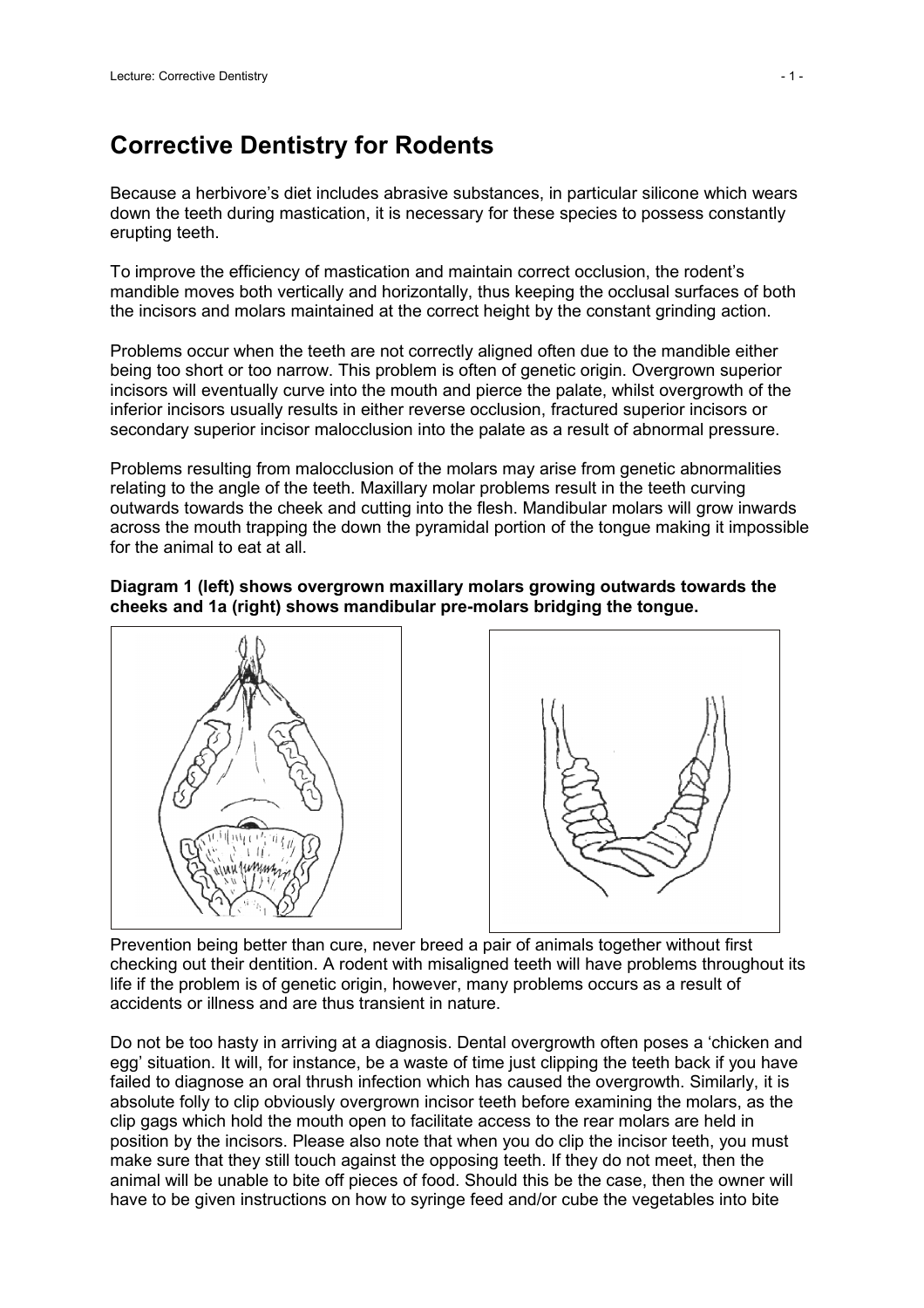sized pieces. It will be no good grating the food or cutting into flat strips or fine pieces, if the teeth do not meet, then the animal will not be able to pick them up. If, however, both of either the superior or inferior incisors have been broken off, it is best to clip the remaining teeth in the opposing position, level with the gum. This way, no further remedial action should be necessary as both sets of teeth will be growing at the same rate and should meet up again in perfect occlusion, providing that the original break was due to an accident. Guinea pigs often fracture teeth themselves biting on or getting them woven between the wire on the cage fronts.

The guinea pig has 20 teeth in total:

- 2 superior incisors
- 2 inferior incisors
- 2 mandibular pre-molars
- 6 mandibular molars
- 8 maxillary molars





When overgrown incisors are due to a misalignment of the jaw, the teeth may require corrective attention at 10 to 14 day intervals. Such frequent attention may pose a problem to the owner, however, it is easy to teach them to do the job themselves. The use of nail clippers is more likely to cause a long axis fracture to the apex, allowing infection to enter and set up a dental root abscess. Incisor roots extend to mid way along the jaw, hence an abscess in this area is often mistaken for a molar root infection. If the owner is going to have to cope with the problem on a long term basis, it will be better for them purchase a dental file and to learn how to reduce the height of the teeth at regular intervals (eg every  $3<sup>rd</sup>$  day) to eliminate the need for clipping. It is essential to teach the client to hold and support the jaw whilst filing the inferior incisors to reduce the risk of dislocating or fracturing the jaw during the procedure. An abscess which progresses undetected, may result in osteomyelitis.

The ideal way to reduce the height of overgrown incisors is to use a small, high-speed dental drill. The teeth can be filed with a small tapered fissure bur. It goes without saying that it is never necessary to administer a general anaesthetic for this procedure on guinea pigs, hamsters, chinchillas, gerbils or tame rats. An experienced person will also be able to do most rabbits' incisors without resorting to the use of a general anaesthetic. Chipmunks, however, do not like being restrained and are by far the most difficult to deal with.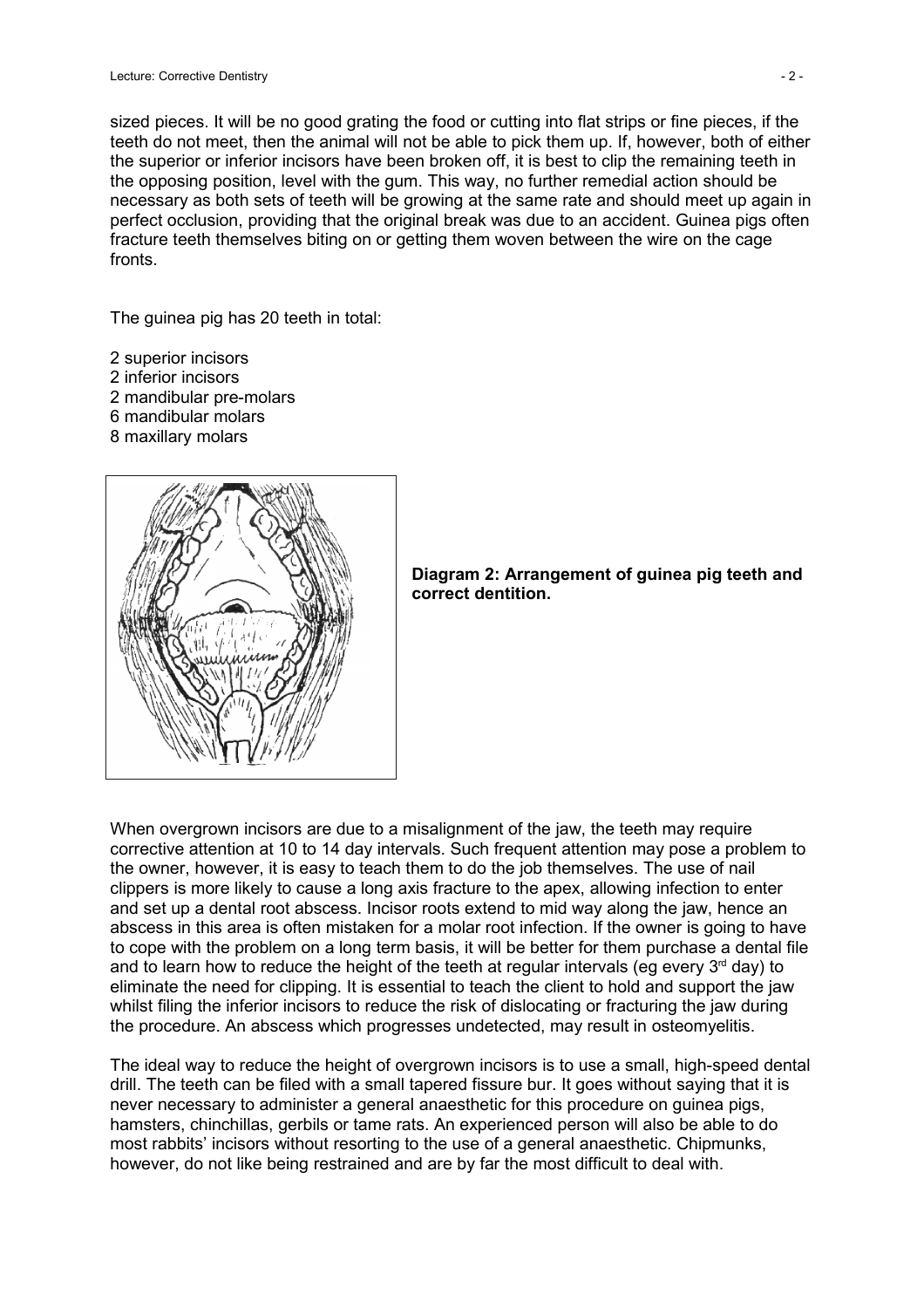If a dental drill is not available, the next best option is to use bone rongeurs which produce far better results than nail clippers. Please see the Directory at the back of these notes for stockist.





The diagnosis and correction of molar malocclusion in rodents is often regarded as a difficult problem by inexperienced clinicians. In reality, there is no need to administer a general anaesthetic to either examine or correct the overgrowth, providing that the clinician has learned the proper methods of handling the particular species (chipmunks are excluded, except perhaps the very tame).

There are several methods of examining the interior of the mouth. You can purchase an otoscope through which each tooth can be viewed individually, or alternatively you can use an oral speculum. Another easy method involves making a balsa wood template by cutting a piece to the measurement of the lower jaw; insert it into the mouth, clamp the jaws together for a moment and then remove the wood. The indentations imprinted into the balsa wood will at least provide a visual aid to the problem. Articulating paper (available from the dentist) can also be used in the same way, after which examination with the otoscope will identify which teeth need filing down.



**Diagram 4 Typical indentation marks using balsa wood strip for intra-oral test, showing correct markings.**

The most common method of examining teeth involves using buccal pad separators to hold the mouth open and a careful visual inspection of both the upper and lower arcades. This must be done using, at the very least a bright light; a magnifying light is preferable. It is also useful sometime to insert the little finger into the mouth and just run it over the grinding surfaces of the molars. This method quite effectively picks up small, sharp spurs in need of filing down.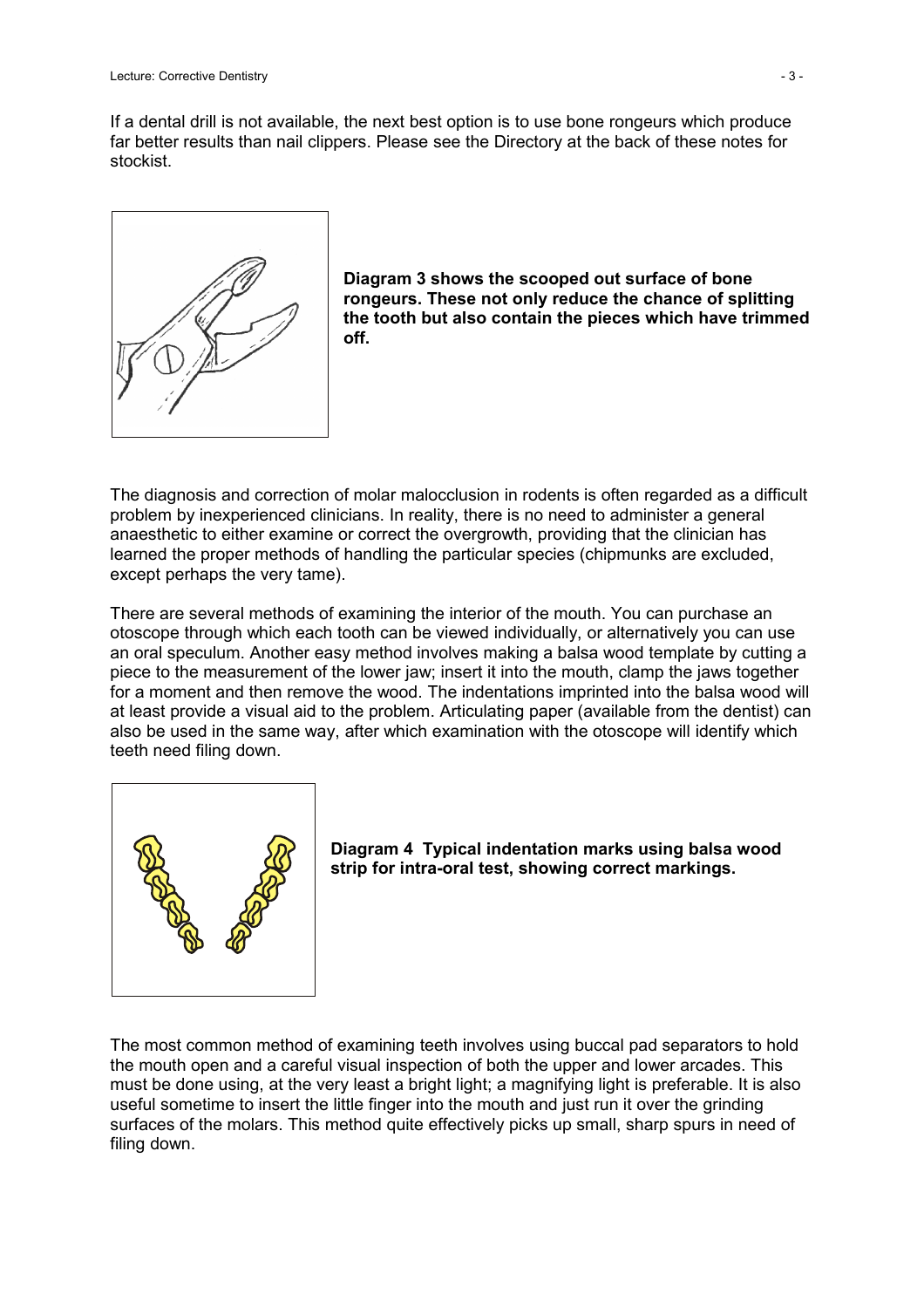

**Diagrams 5 and 5a shows a hollow pad buccal separator (left) and a solid pad (right) buccal pad separator.**



Without any tools at all, an experienced Rodentologist, should be able to carry out a dental inspection of a guinea pig without any risk of being bitten:

Wrap the animal firmly in a towel encasing the forelimbs, and place the animal in dorsal recumbancy on a soft pillow. With your thumb pointing vertically upward and your index finger pointing down, wedge the superior incisors against the edge of your thumb nail and press firmly down behind the inferior incisors with the index finger. If you hold your finger and thumb in the opposite position, this will allow the jaw to close too easily and you will get bitten. The remaining three fingers of your left hand are placed over the skull to prevent any sideways movement of the head which might result in your finger or thumb slipping. Inserting the little finger of your right hand into the animal's mouth, press down firmly on the mandibular teeth and withdraw your finger quickly.



**Diagrams 6 and 6a The indentation marks will clearly show the gap between the pre-molars and any abnormal dental pattern. A little practice to master this technique and it becomes easy to check the back teeth as a matter of routine during the cage cleaning session.**



Anyone dealing with rodents by profession or hobby would be well advised to obtain a working knowledge of their dental anatomy.

Sadly, many hundreds of UK rodents are bred these days with varying degrees of malocclusion and until breeders learn to recognise the need to check the teeth before pairing animals, the situation is unlikely to improve. Whereas 10 years ago, most CCT patient problems were skin related, by far the highest percentage of daily problems seen at the hospital are dental. Breeder education relating to the routine use of Ivomec to prevent parasitic infestation has thankfully reduced the amount of suffering these little creatures have had to endure. Mycotic (fungal) problems are now gaining recognition, which is as well, since once mycosis becomes established in an animal or stud, it can be very difficult and expensive to control. Note that mycosis is controlled rather than eradicated; control is about the best you can hope to achieve once the problem has become systemic.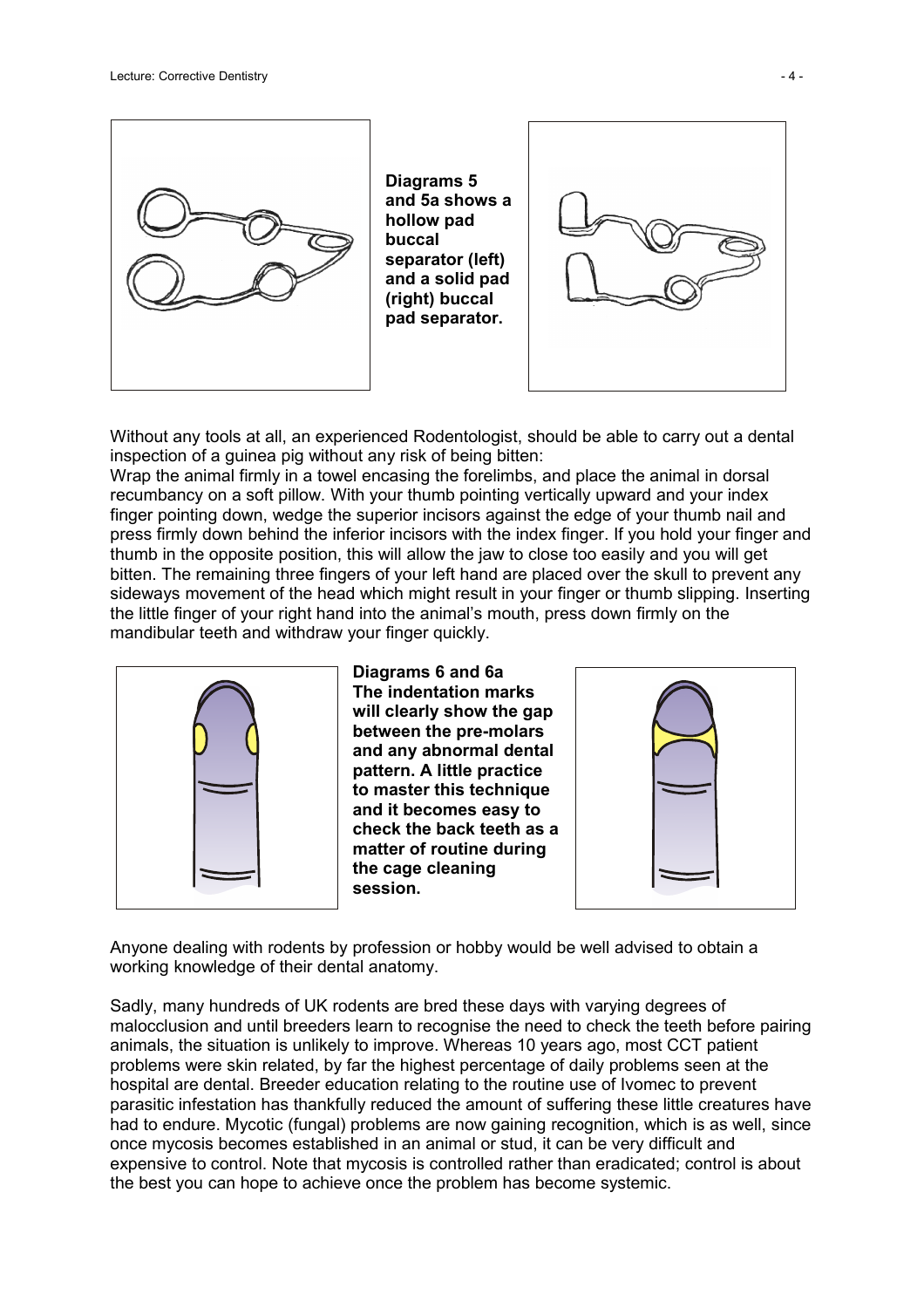Fungal infections of the mouth (oral thrush) can cause dental problems as the sore condition of the mouth and throat puts the patient off eating any hard food which would otherwise help to keep the teeth ground down and under control. Any rodent not eating and found on examination to be free of malocclusion should be suspected of having a fungal infection. The treatment for this is a minimum three week course of Daktarin Oral Gel. This is available from the pharmacy. This dose is as follows:

0.5ml (measured in a 1ml syringe)

- 3 times per day for the first week
- twice per day for the second week
- once per day for the third week.

It may well be necessary to syringe feed the animal until feeding habits have returned to normal.

## **Diagram 7**



## **Diagrams 8 Dental Rasp (left). Diagram 9, firmly towel wrap patient before beginning dental inspection.**



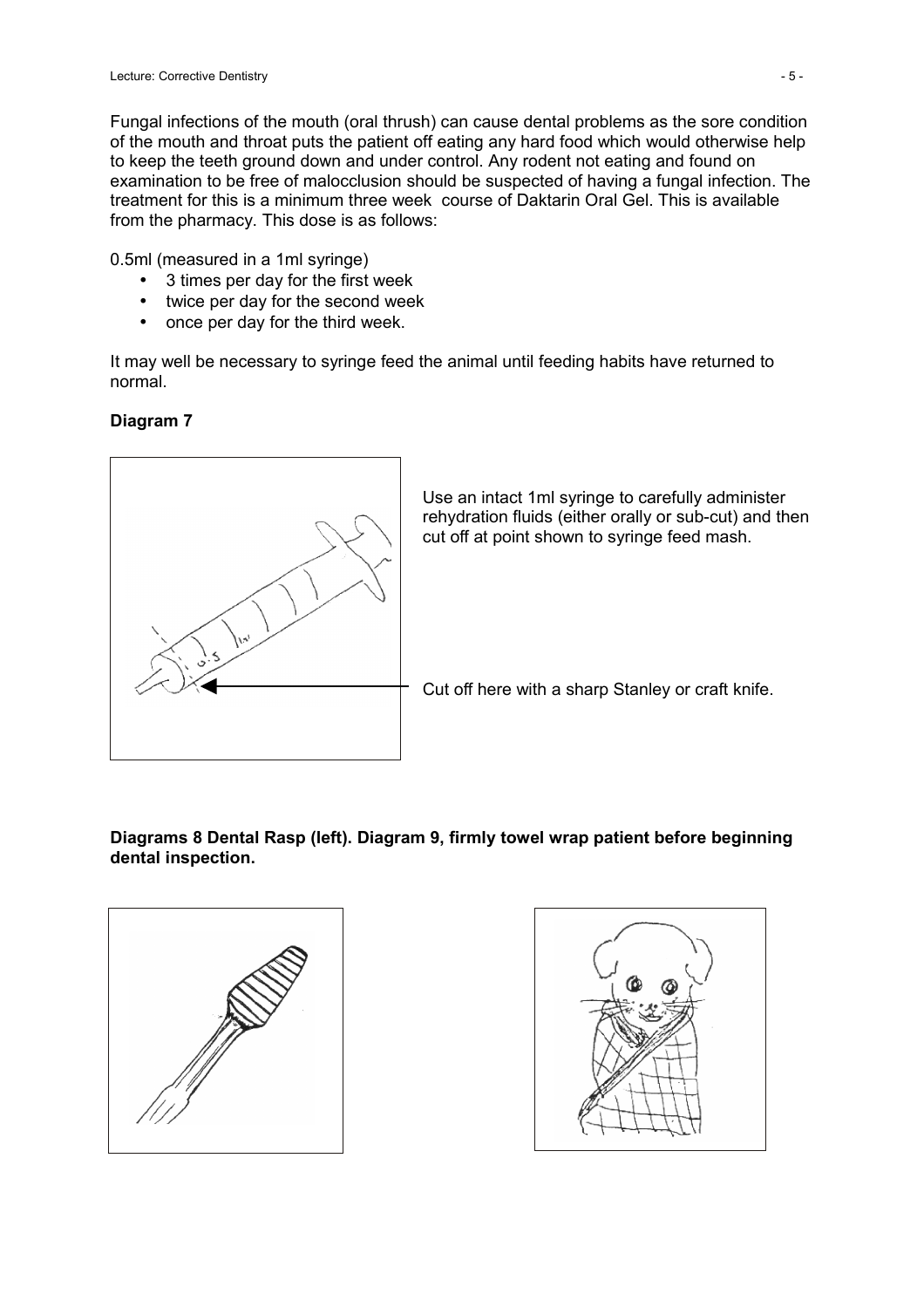# **Dental Profiles**

## **Diagram 10**



This diagram clearly shows the ridge at the back of the superior incisors which has occurred as a result of the inferior incisors striking against their inner surface. This is the caudal notch and is represents the correct occlusion. Note that the use of any animal in a breeding program, which deviates in any way from this can result in youngsters with life long eating problems. Babies in the litter who appear normal are often carriers of the defective gene. Whilst animals with minor degrees of malocclusion may themselves survive, two individuals mated together with this problem often results in a fatal degree of malocclusion in their offspring. The solution is to check the teeth (in profile) before using any animal in a breeding program.

## **Diagrams 11, 11a and 11b**



The ends of the teeth sit on top of each other due to the mandible being a fraction too short. Both inferior and superior incisors have blunt solid ends, aligned exactly on top of each other. This is end-to-end occlusion. Diagram 11b will occur if this problem continues unrecognised for a period of time.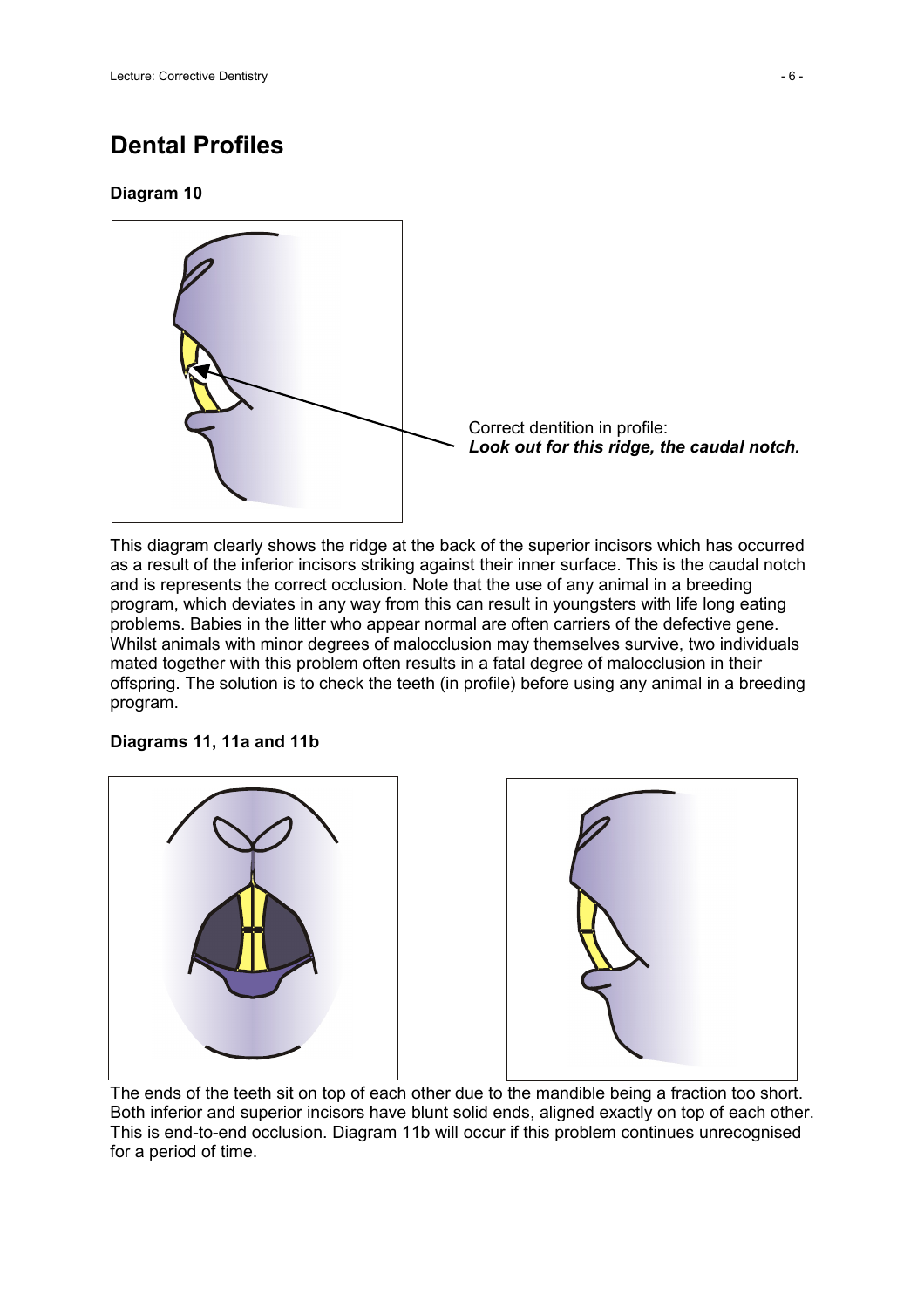

## **Diagram 11b Overgrowth of inferior molars and premolars.**

The situation in diagram 11b seldom occurs if once end-to-end occlusion is recognised, both sets of incisors are kept rasped to the correct height (rasp with a dental tool or diamond ground nail file twice weekly for the life of the animal).

#### **Diagrams 12, 12a and 12b**

The ends of the teeth are slanting off to an angle as a result of the molars becoming overgrown to an unequal height on either of one or both sides of the lower or upper arcades.





Very severe long term overgrowth left uncorrected

may result in the entire jaw becoming twisted such that the incisor teeth become set at an angle beside each other.

Action: reduce the height of the molars until they are all even and short, clip and rasp the incisors straight and to a length where they still occlude. If 12b (left) has occurred, the incisors must be reduced to gum level top and bottom and all vegetables cut to small cubes. At this size the animal will be able to pick up the food with the gums and can still grind the vegetables with the molars. Bearing in mind it will be impossible for him to pick up flat objects, it is a good idea to oven bake cubes of bread, at a similar size to the vegetables, to encourage mastication. Alternatively, puppy sized dog rusk can be included in the diet, or a mixture of potato and grass pellets mixed together with hot water can be made into a firm paste, tolled out onto a lightly floured board, cut into cubes and then oven baked.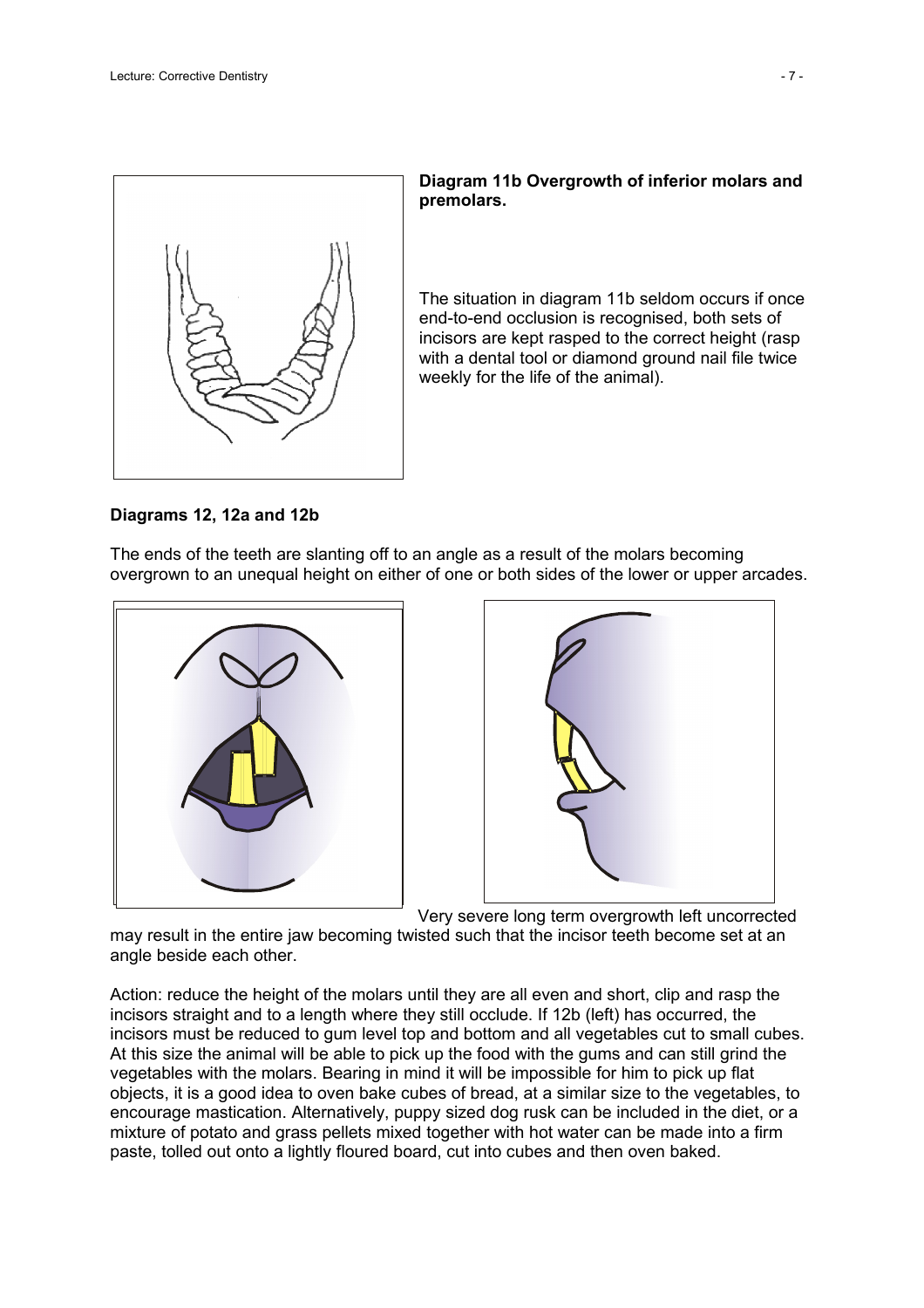#### **Diagrams 13 and 13a**





This is reverse occlusion. The inferior incisors overlap on the outside of the superior incisors due to an overshot mandible. With this problem, any attempt to pick up or bite off a piece of food will become impossible. The lower teeth will in effect push the food away from the mouth. The required course of action will depend on how much time the owner or clinician can spend helping the patient. The options are:

- 1. Clip both upper and lower incisors off level with the gum and dice the patient's food up into small squares.
- 2. Clip both sets to obtain the result show in diagrams 11 and 11a.
- 3. Clip off any excessive curve on the superior incisors but still leave a small length of overlap. Drill or file a proper ridge (as in diagram 10) on the inner surface of the upper incisors – this reduces the thickness making it possible to apply careful digital pressure on the inferior incisors and using a sideways movement force them behind the superior incisors. This will in effect lock the teeth together in the correct occlusion and the pressure which will now occur at the roots should correct the defect, providing that this alignment is maintained for 2-3 weeks. During this time the patient must be syringe fed at an angle via the diastema. To ensure that this position is maintained for the required period, it is necessary to either drill or file a notch and use orthodontic wire to hold the teeth together. This procedure can be carried out without a general anaesthetic. Lignocaine can be injected into the gums using a 23G needle.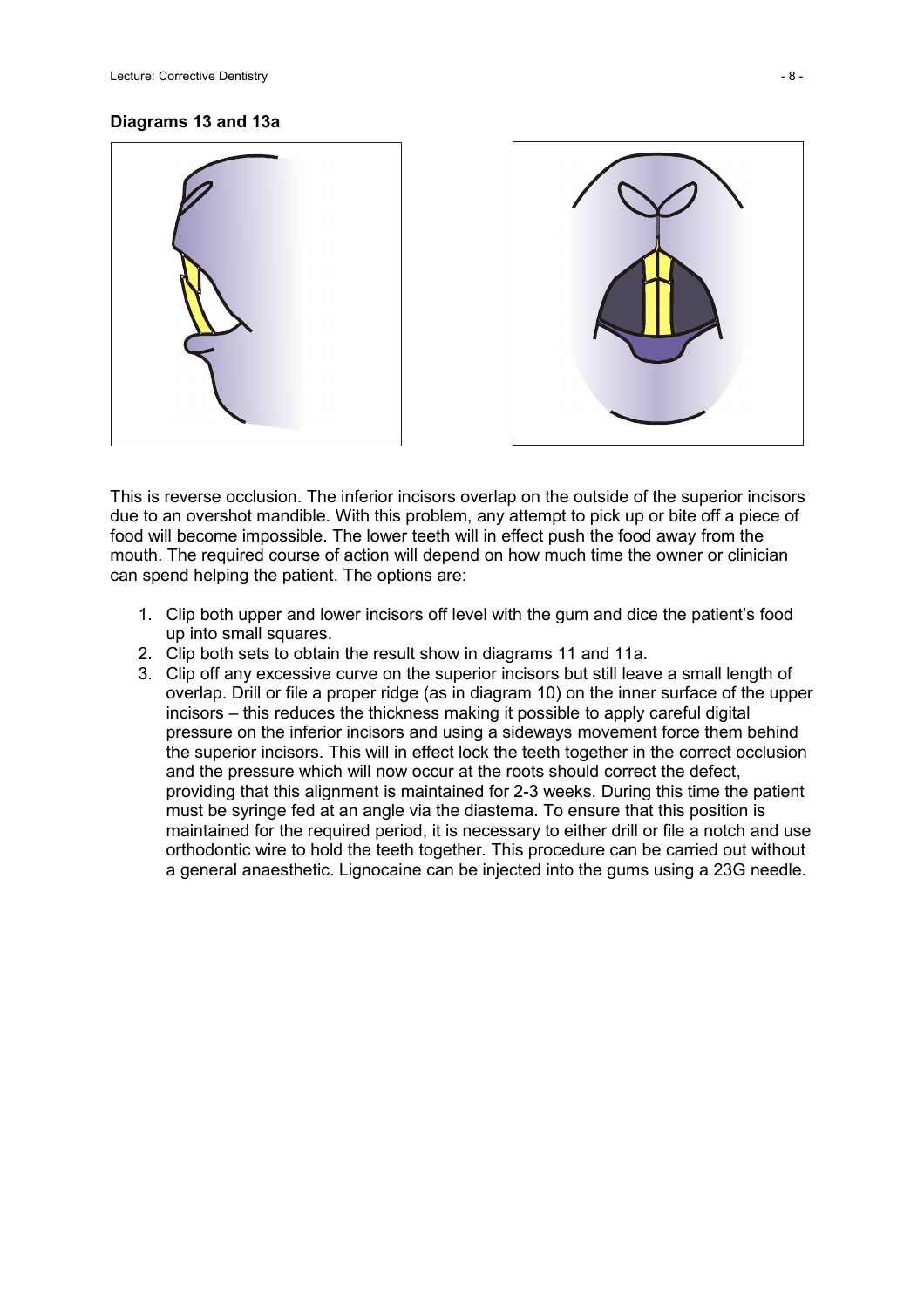#### **Diagrams 14 and 14a**



This shows an additional pair of inferior incisors which had remained dormant in the gums until the animal matured. These rogue teeth have displaced the roots of the true teeth causing them to spread apart and begin to cross over. It was necessary to remove the rogue pair, drill a groove on the outer edge of both true teeth and pull the roots back together with the use of orthodontic wire. The hole left after extraction must be packed with antibiotic (flush out and fill the cavity with terramycin intramammary fluid initially and then back fill with terramycin powder). A slight turn needs to be made on the wire every other day to complete the correction.

#### **Diagrams 15, 15a and 16, 16a**



Shows what happens when the animal has sustained an injury resulting in either both the lower or upper incisors being broken off. Failure to reduce the remaining opposing teeth will result in the unbroken teeth continuing to grow unchecked. They will thus exceed their normal length before the injured teeth grow back to their normal position. This will cause either the superior incisors to remain too short (resulting in a misalignment of the rear molars) or unnatural pressure on the superior incisors at the growing stage where they curve slightly. This will resulting the teeth curving into the mouth and producing a reverse occlusion as per diagrams 13 and 13a.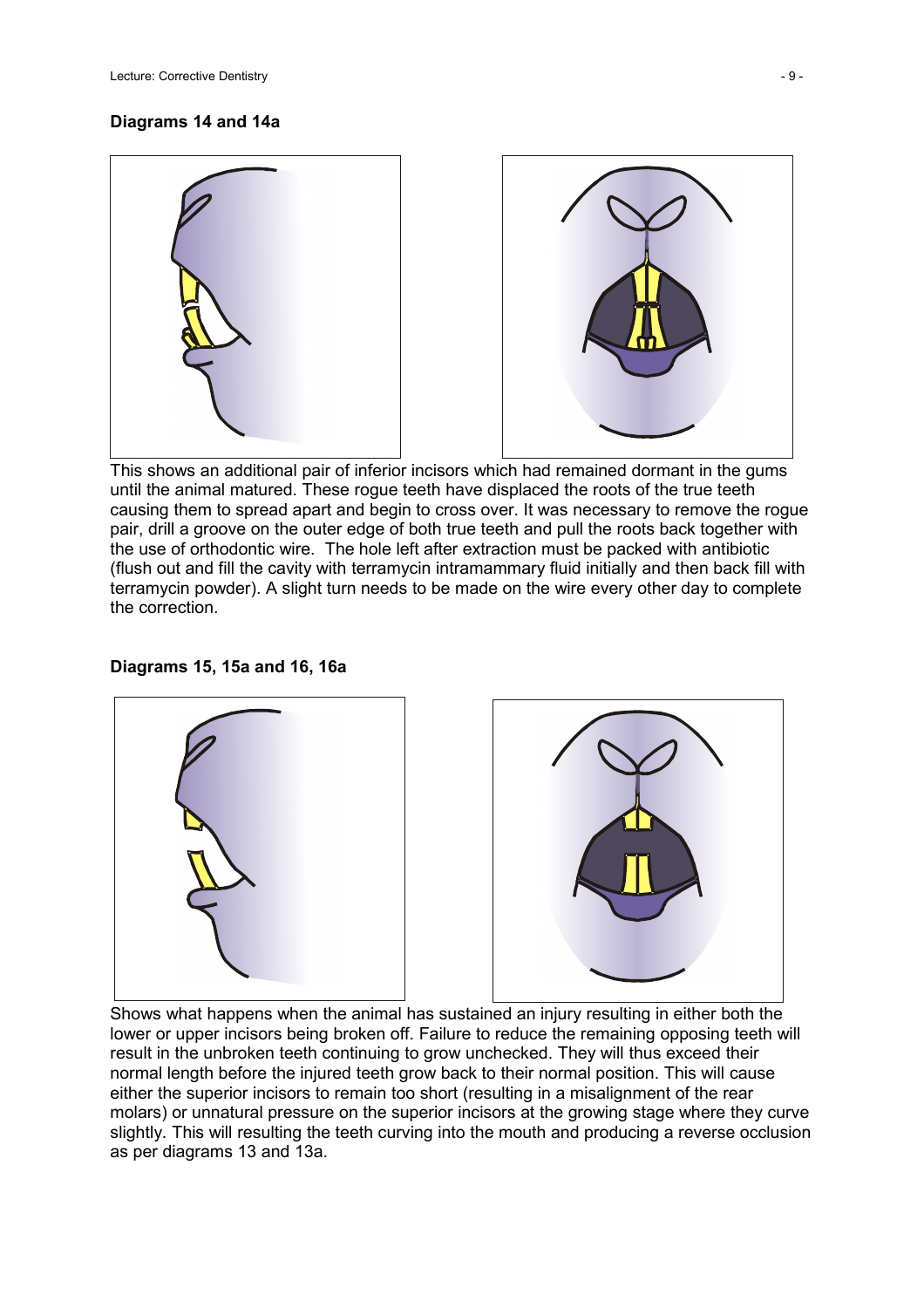

The correct course of action is to clip the remaining undamaged teeth left on the opposing arcade to a length equal to the damaged ones. No further dental correction should now be necessary, but please remember to instruct the client on how to either syringe feed and/or cube vegetables.

## **Diagrams 17, 17a and 18, 18a**



These diagrams show a broken superior and inferior incisor respectively. In either case, no further action would be required as the single unbroken tooth will successfully wear and be worn by the two opposing teeth. This will remain the case until the broken tooth regains its correct length when normal occlusion will be resumed.